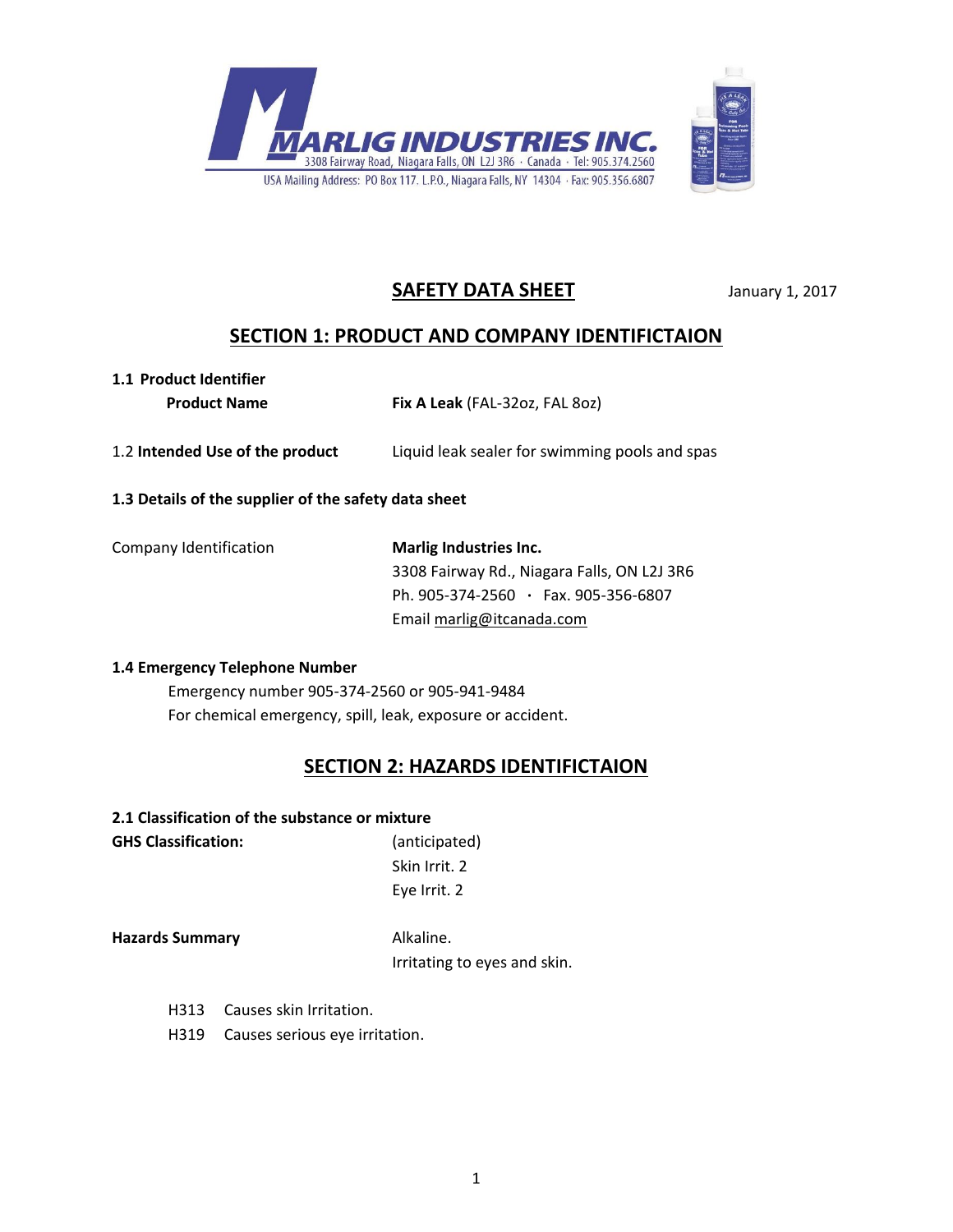**2.2 Label elements** Hazard pictogram(s) Signal word(s) Warning



### **Precautionary statements:**

- **P101** If medical advice is needed, have product container or label at hand.
- **P102** Keep out of reach of children.
- **P103** Read label before use.
- **P262** Do not get in eyes, on skin, or on clothing.
- P301 If swallowed do not induce vomiting. Wash out mouth with water and give 200-300ml (half a pint) of water to drink. Obtain medical attention.

**P303+P361+P353** If on skin (or hair) remove/take off immediately all contaminated clothing, rinse skin with water/shower.

**P304+P351+P338** If in eyes, rinse cautiously with water for several minutes. Remove contact lenses if present and easy to do. Continue rinsing.

2.3 Other hazards **Dries to form glass film, which can easily cut skin. Spilled material is very** slippery. Can etch glass if not properly removed.

# **SECTION 3: COMPOSITION/INFORMATION ON INGREDIENTS**

### **3.1 Chemical Characterization**

 **Mixtures:** Mixture of the substances listed below.

| <b>Chemical Name</b>       | <b>Product Identifier</b> | %     | <b>GHS classification</b> |
|----------------------------|---------------------------|-------|---------------------------|
| Silicic acid, Sodium salt, | 1344-09-8                 | 35.5% | H313, H319                |
| Sodium Silicate.           |                           |       |                           |
| Water                      | 7732-18-5                 | 62.0% |                           |
| Cellulose                  | 9004-34-6                 | 2.5%  |                           |

# **SECTION 4: FIRST-AID MEASURES**

#### **4.1 Description of first aid measures**

| Eye Contact         | Irrigate with eyewash solution or clean water, holding the eyelids apart, |
|---------------------|---------------------------------------------------------------------------|
|                     | for at least 15 minutes. Obtain immediate medical attention.              |
| <b>Skin Contact</b> | Wash affected skin with plenty of water. If symptoms develop,             |
|                     | Obtain medical attention.                                                 |
| Inhalation          | Move to fresh air, if symptoms persist, call a physician.                 |
| Ingestion           | Do not induce vomiting. Wash out mouth with water and give,               |
|                     | 200-300 ml (half a pint) of water to drink. Obtain medical attention.     |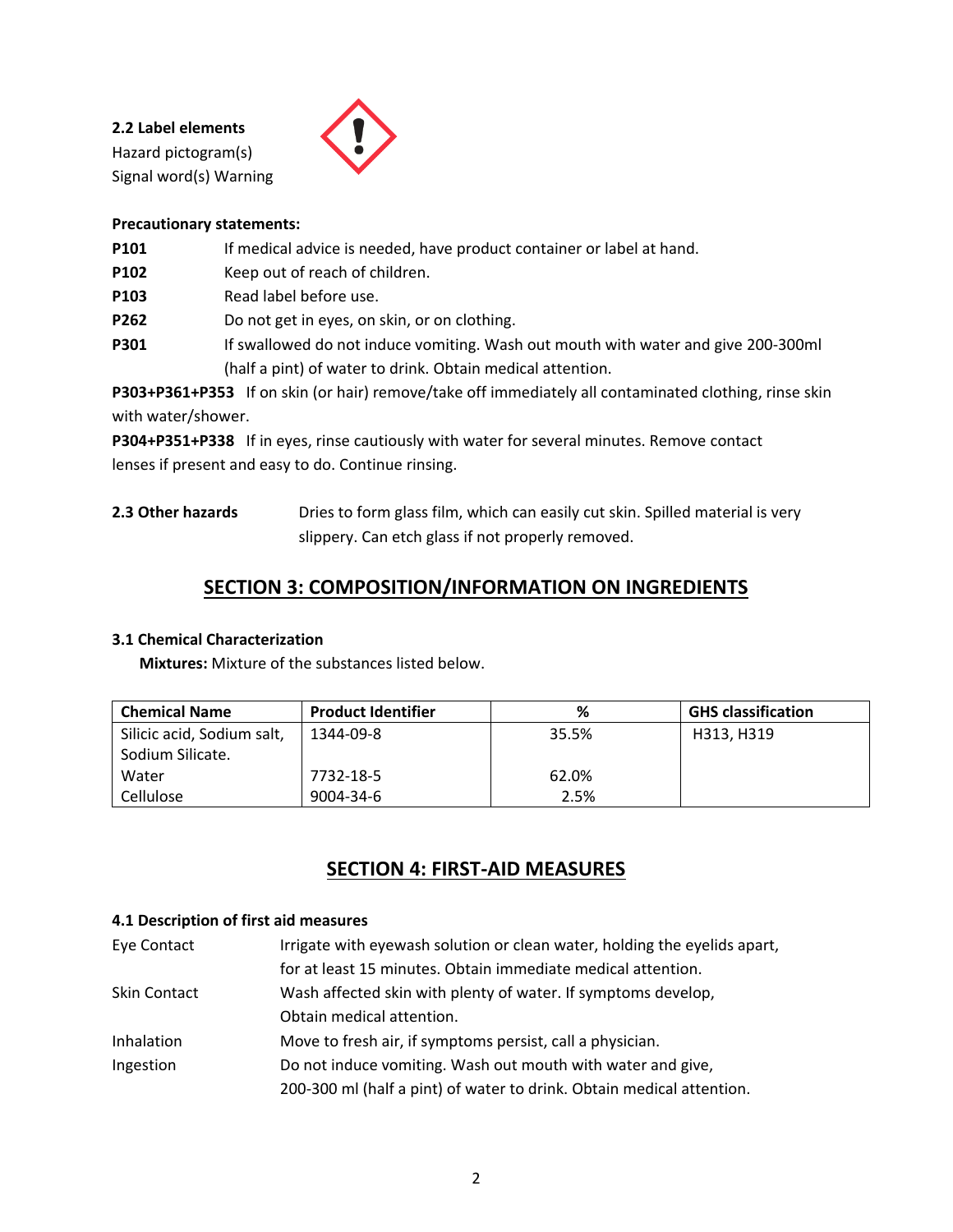| 4.2 Most important symptoms     | Risk of serious damage to eyes.                                |  |
|---------------------------------|----------------------------------------------------------------|--|
| and effects, both acute and     | Irritating to skin.                                            |  |
| delayed                         |                                                                |  |
|                                 |                                                                |  |
|                                 |                                                                |  |
| 4.3 Indication of any immediate | If medical advice is needed have product container or label at |  |
|                                 | hand.                                                          |  |
| medical attention and special   | No further relevant information available.                     |  |
| treatment needed                |                                                                |  |

# **SECTION 5: FIRE-FIGHTING MEASURES**

| 5.1 Extinguishing media          |                                                       |
|----------------------------------|-------------------------------------------------------|
| Suitable Extinguishing Media     | Compatible with all standard firefighting techniques. |
| Unsuitable extinguishing Media   | None known.                                           |
| 5.2 Special hazards arising from | Not applicable. Aqueous solution. Non-combustible.    |
| the substance or mixture         |                                                       |
| 5.3 Advice for fire-fighters     | Exercise caution when fighting any chemical fire.     |

## **Section 6: Accidental Release Measures**

| 6.1 Personal precautions | Wear suitable protective clothing. Wear eye/face protection. |
|--------------------------|--------------------------------------------------------------|
| protective equipment and | See Section 8.2                                              |
| emergency procedures     |                                                              |

**6.2 Environmental precautions** Prevent further leakage or spillage if safe to do so. Dilute with plenty, of water. Do not allow to enter sewers/ surface or ground water.

| 6.3 Methods and materials for | Caution – spillages will be slippery. Contain spillages with sand, |
|-------------------------------|--------------------------------------------------------------------|
| containment and cleaning up   | earth or any suitable adsorbent material.                          |

#### **6.4 Reference to other sections**

See section 7 for information on safe handling. See section 8 for information on exposure control and personal protection equipment. See section 13 for disposal information.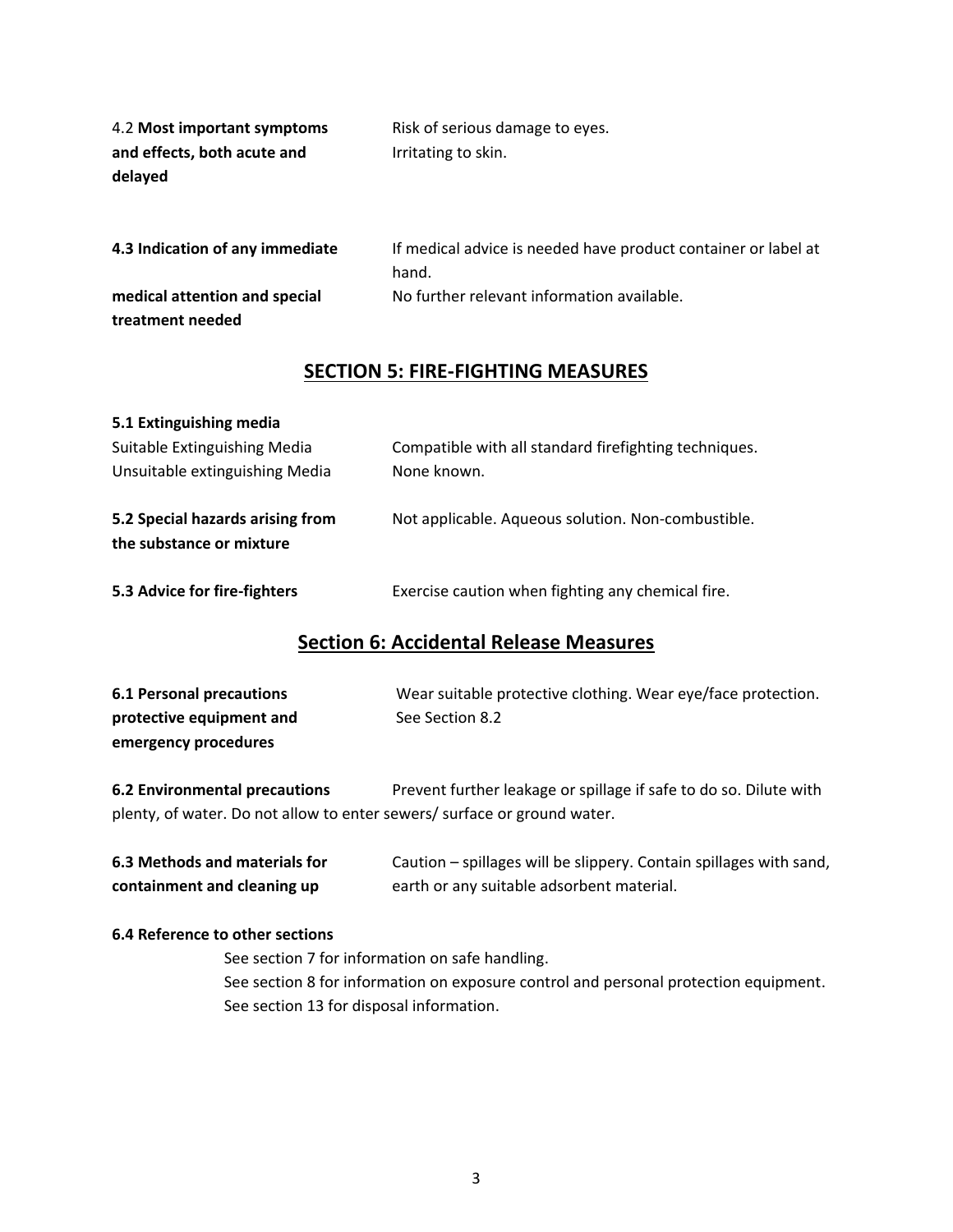# **Section 7: HANDLING AND STORAGE**

| 7.1 Precautions for safe handling | Avoid contact with eyes, skin and clothing.                         |
|-----------------------------------|---------------------------------------------------------------------|
|                                   | Emergency shower and eye wash facilities should be readily          |
|                                   | available.                                                          |
| 7.2 Conditions for safe storage,  | Keep receptacle tightly sealed. Keep separated from                 |
| including any incompatibilities   | incompatible substances. Do not store in aluminum containers        |
|                                   | or use aluminum fittings or transfer lines, as flammable            |
|                                   | hydrogen gas may be generated. Avoid prolonged storage              |
|                                   | above 60 C.                                                         |
|                                   | Incompatible products, acids and prolonged contact with             |
|                                   | aluminum, brass, copper, lead, tin, zinc, or other alkali sensitive |
|                                   | metals or alloys. Contact with acids will cause gelling and         |
|                                   | evolution of heat.                                                  |

# **SECTION 8: EXPOSURE CONTROLS/PERSONAL PROTECTION**

| 8.1 Control parameters    | The product does not contain any relevant quantities of,<br>materials with critical values that have to be monitored,<br>at the workplace.        |
|---------------------------|---------------------------------------------------------------------------------------------------------------------------------------------------|
| 8.2 Exposure controls     | Wear protective equipment to comply with good occupational<br>hygiene practice. Eyewash stations are recommended in the<br>work-station location. |
| 8.2.1 Personal protection |                                                                                                                                                   |
| Respiratory protection    | Respiratory protection not normally required, if irritation is                                                                                    |
|                           | Experienced, use respiratory filter device.                                                                                                       |
| Hand protection           | Wear chemically resistant protective gloves.                                                                                                      |
| Eye protection            | Chemical goggles or safety glasses.                                                                                                               |
| Skin and body protection  | Wear suitable protective clothing to minimize skin contact.                                                                                       |

# **SECTION 9: PHYSICAL AND CHEMICAL PROPERTIES**

## **9.1 Information on basic physical and chemical properties**

| Physical state  | Liquid                                  |
|-----------------|-----------------------------------------|
| Appearance      | Almost colourless. White or translucent |
| Odour           | Odourless. (musty)                      |
| Odour threshold | Not applicable                          |
| рH              | $11.0 - 11.4$                           |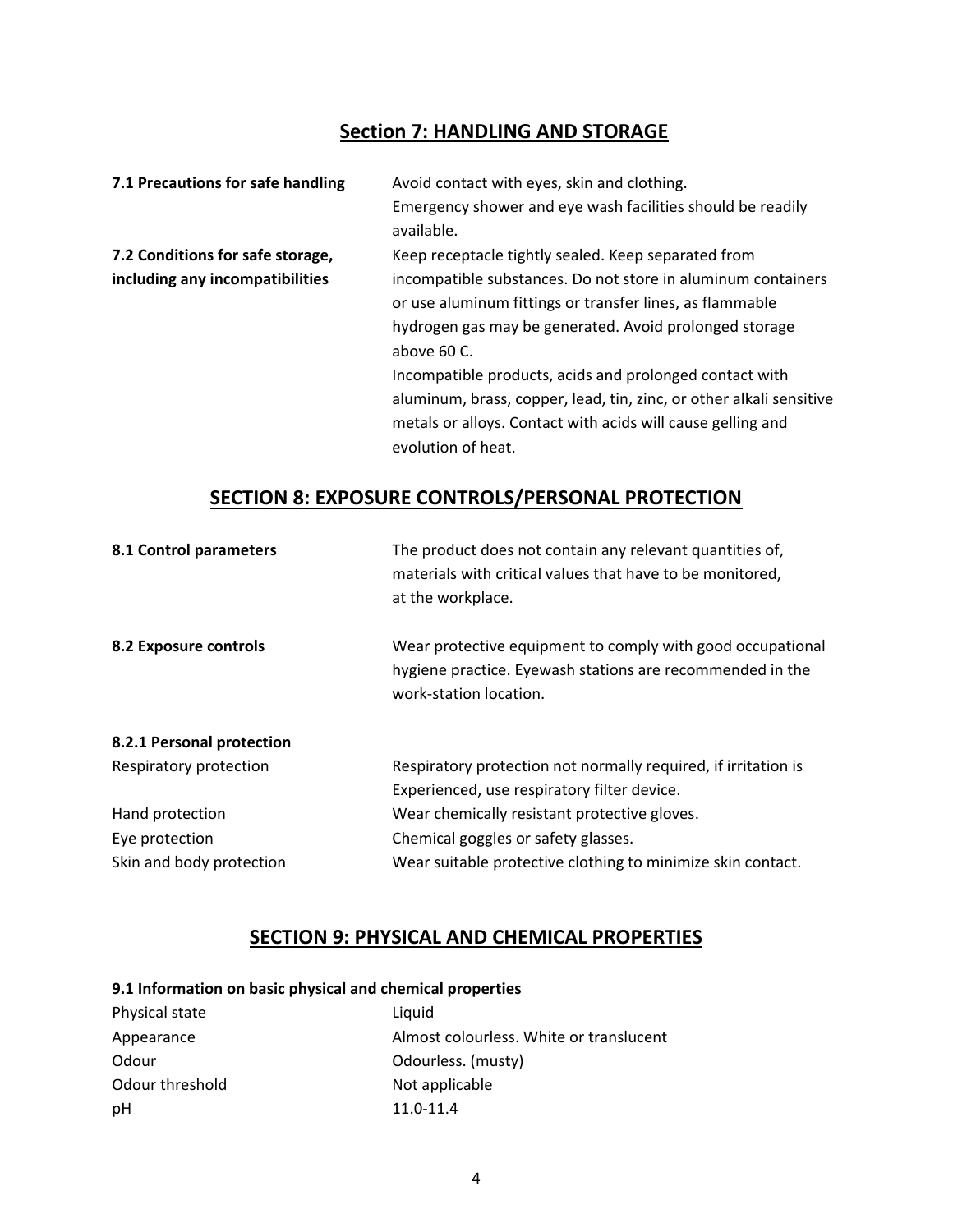| Not applicable |
|----------------|
| 0 C            |
| 100 C          |
| Not applicable |
| Not applicable |
| Not applicable |
| Not applicable |
| $1.5 - 1.7$    |
| Soluble        |
| $41.5 - 46.5%$ |
| No data        |
|                |

# **SECTION 10: STABILITY AND REACTIVITY**

| 10.1 Reactivity                                                       | No dangerous reactions known.         |
|-----------------------------------------------------------------------|---------------------------------------|
| 10.2 Chemical stability                                               | Stable.                               |
| 10.3 Thermal decomposition                                            | No decomposition if used according to |
|                                                                       | specifications.                       |
| 10.4 Possibility of hazardous reactions No dangerous reactions known. |                                       |
| 10.5 Conditions to avoid                                              | Storage at 0 C.                       |
| 10.6 Incompatible materials                                           | See section 10.1                      |
| 10.7 Hazardous decomposition products                                 | None known.                           |

# **SECTION 11: TOXICOLOGICAL INFORMATION**

### **11.1 Information on toxicological effects acute toxicity**

| Ingestion                                                           | All symptoms of acute toxicity are due to high alkalinity.    |  |
|---------------------------------------------------------------------|---------------------------------------------------------------|--|
|                                                                     | Material will cause irritation. Oral LD50 (rat) 3400 mg/kg bw |  |
| Skin contact                                                        | Material may cause irritation.                                |  |
| Eye contact                                                         | Material will cause severe irritation, risk of serious damage |  |
|                                                                     | To the eyes.                                                  |  |
| Mutagenicity                                                        | No evidence of genotoxicity. In vitro/in vivo negative.       |  |
| Carcinogenicity No structural alerts. IARC, NTP, OSHA, ACGIH do not |                                                               |  |
|                                                                     | List this product as known or suspected carcinogen.           |  |

### **11.2 Signs and symptoms of exposure**

This product is alkaline. Exposure to alkaline solutions may result in irritation to severe burns depending on the concentration and duration of exposure.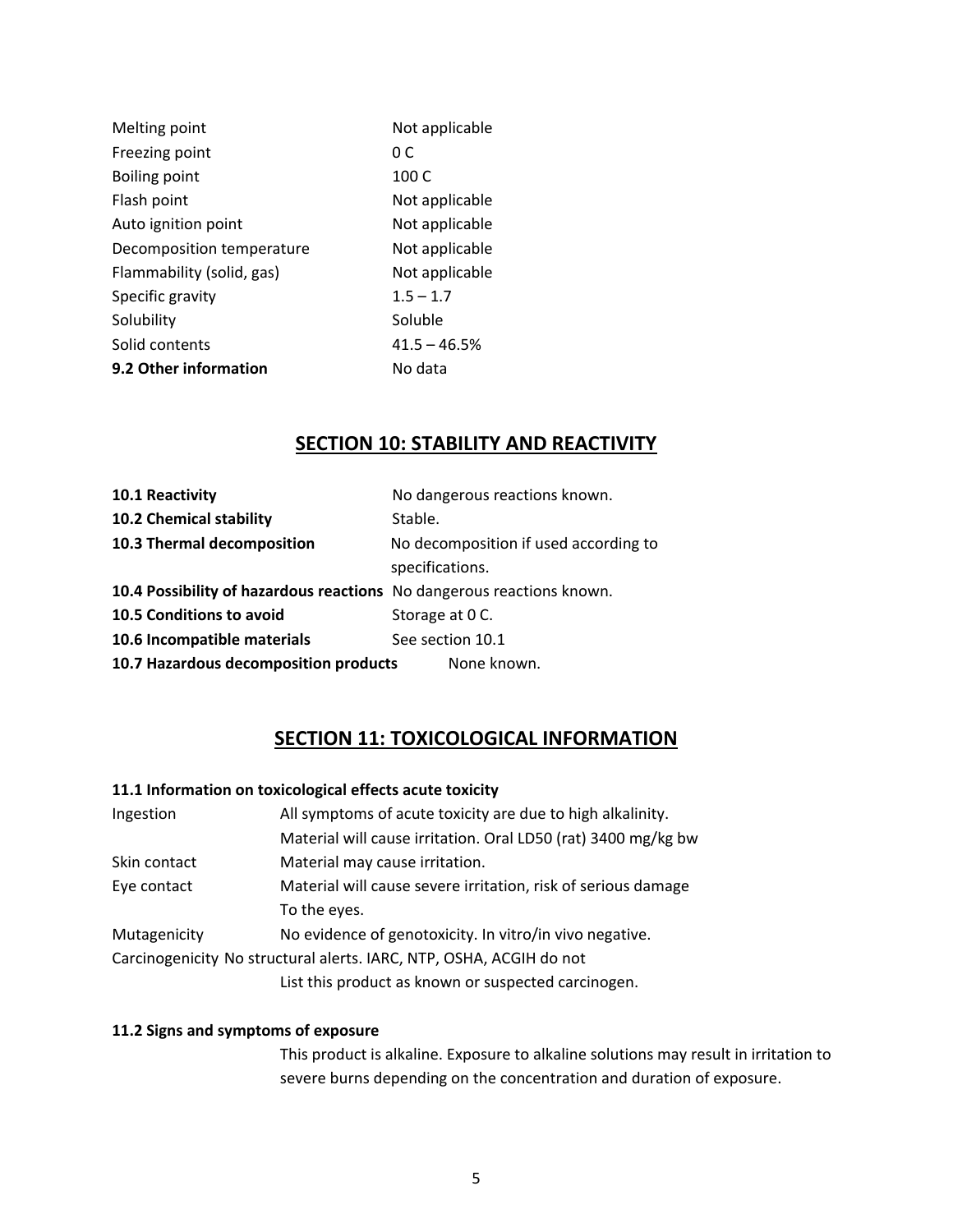# **SECTION 12: ECOLOGICAL INFORMATION**

**12.1 Toxicity** This material should not be used where aquatic life is present.

### **12.2 Persistence and degradability**

No further relevant information available.

### **12.3 Bioaccumulative potential**

No further relevant information available.

### **12.4 Mobility in soil**

No further relevant information available.

### **12.5 Other adverse effects.**

The alkalinity of this material will have a local effect on ecosystems sensitive to changes, in pH

# **SECTION 13: DOSPOSAL CONSIDERATIONS**

### **13.1 Waste treatment methods**

Disposal of contents/container in accordance with local, regional and national regulations. Do not allow product to reach sewage system.

## **SECTION 14: TRANSPORT INFORMATION**

| Not applicable.                       |
|---------------------------------------|
| Not applicable.                       |
| Not applicable.                       |
| Not classified as a Marine Pollutant. |
|                                       |

# **SECTION 15: REGULATORY INFORMATION**

### **15.1 TSCA (Toxic Substances Control Act)**

All ingredients are listed.

**15.2 SARA** Section 355 (Extremely hazardous substances) None of the ingredients are listed. Section 313 (Specific toxic chemical listing) None of the ingredients are listed.

#### **15.3 Carcinogenic Categories**

EPA (Environmental Protection Agency) No ingredients are listed.

### **SECTION 16: OTHER INFORMATION**

| <b>GHS Classification</b> | Skin Irrit. 2 |
|---------------------------|---------------|
|                           | Eye Dam. 1    |
| Signal word(s)            | Danger        |